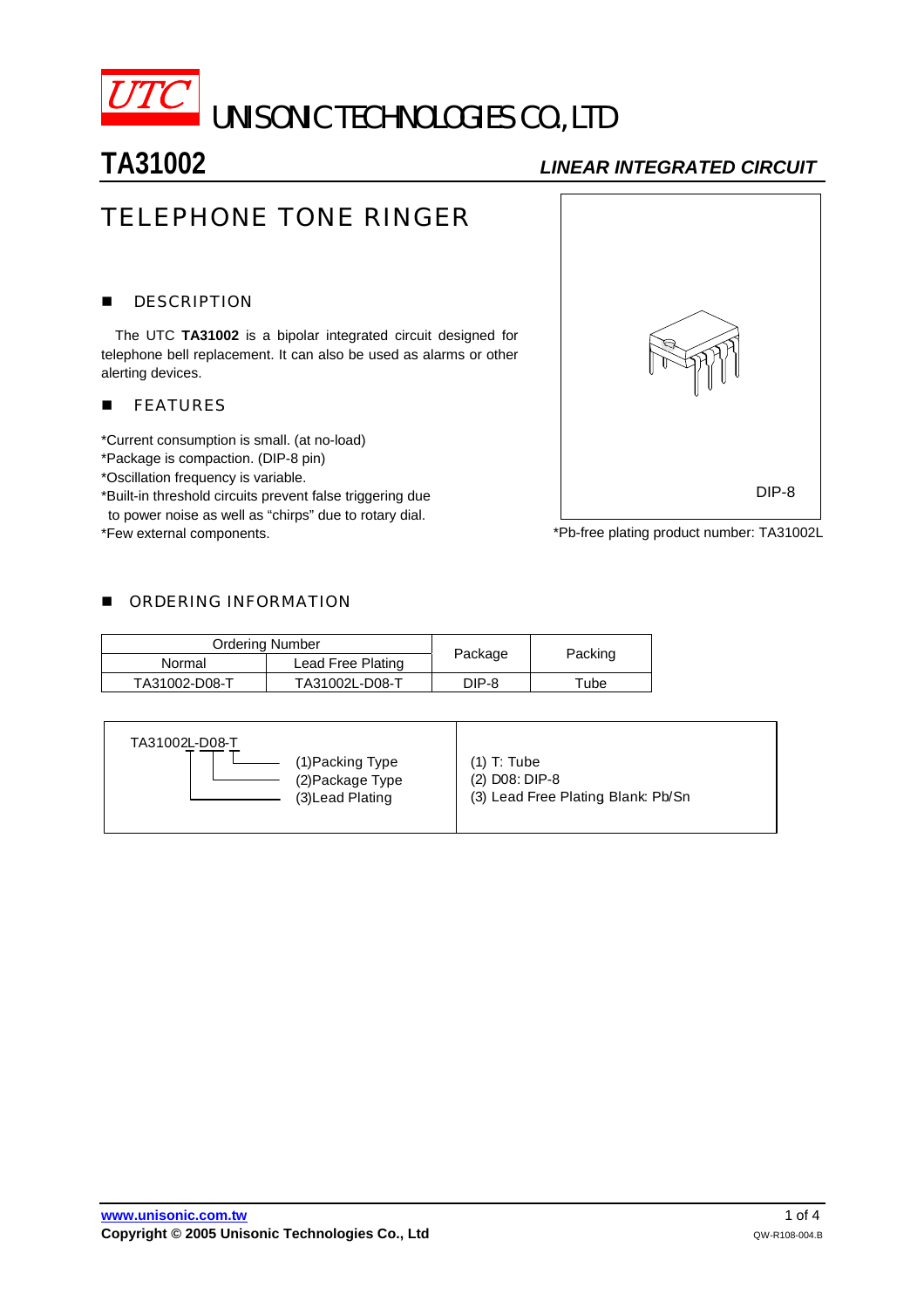# **TA31002** *LINEAR INTEGRATED CIRCUIT*

## **PIN CONFIGURATIONS**



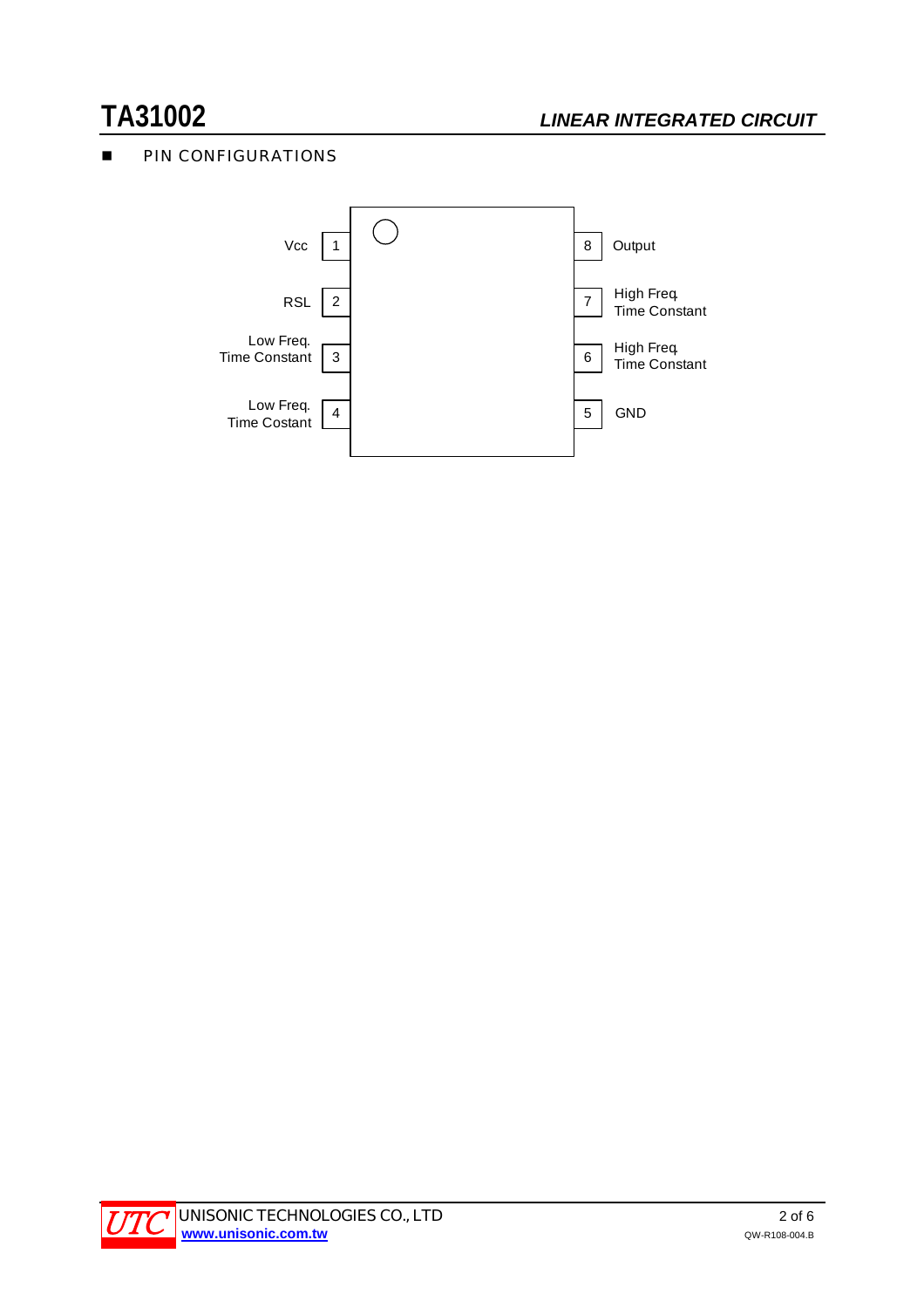# **BLOCK DIAGRAM**



Note:R1,R2,C1 and C2 are parts externally mounted

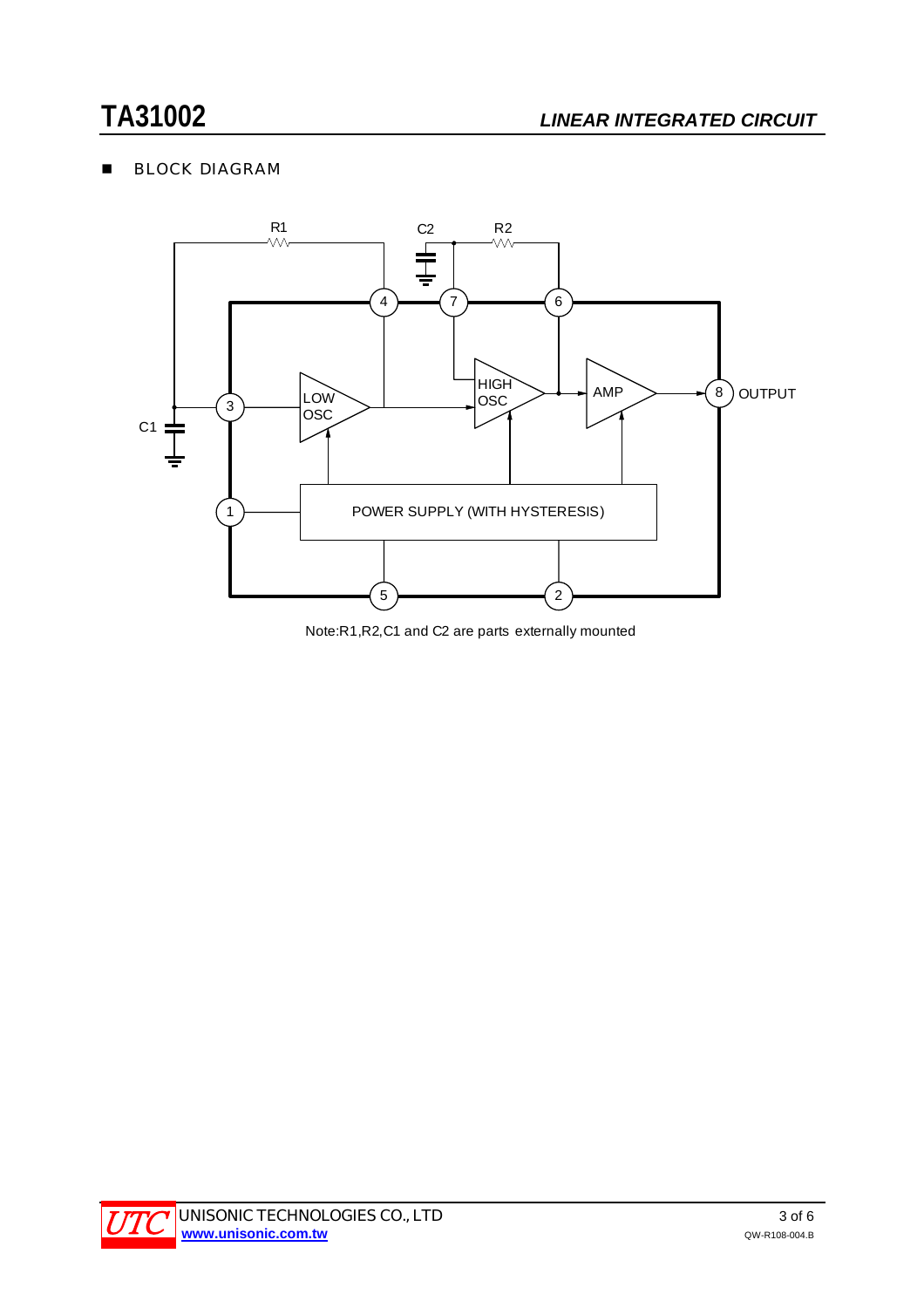### ABSOLUTE MAXIMUM RATINGS (Ta=25°C)

| <b>PARAMETER</b>             | <b>SYMBOL</b>    | <b>RATINGS</b> | UNIT    |
|------------------------------|------------------|----------------|---------|
| Power Supply Voltage         | $\rm V_{CC}$     | 30             |         |
| <b>Power Dissipation</b>     | $P_D$            | 800            | mW      |
| <b>Operating Temperature</b> | l <sub>OPR</sub> | $-40 - +85$    | ൦൳      |
| Storage Temperature          | l stg            | $-55 - +150$   | $\circ$ |

Note: Absolute maximum ratings are those values beyond which the device could be permanently damaged.

Absolute maximum ratings are stress ratings only and functional device operation is not implied.

### **ELECTRICAL CHARACTERISTICS** (Ta=25°C)

(All voltage referenced to GND unless otherwise specified)

| <b>PARAMETER</b>                      | <b>SYMBOL</b>   | <b>TEST CONDITIONS</b>                | <b>MIN</b> | <b>TYP</b>        | <b>MAX</b> | <b>UNIT</b> |
|---------------------------------------|-----------------|---------------------------------------|------------|-------------------|------------|-------------|
| <b>Operating Voltage</b>              | <b>VOPR</b>     |                                       |            |                   | 29         | V           |
| Initiation Supply Voltage             | Vsi             | (note 1)                              | 17         | 19                | 21         | V           |
| Sustaining Supply Voltage             | Vsus            | (note $2$ )                           | 10.5       | $12 \overline{ }$ |            | V           |
| Initiation Current Consumption        | Isi             | No-Load                               | 1.4        | 3.3               | 4.2        | mA          |
| <b>Sustaining Current Consumption</b> | <b>Isus</b>     |                                       | 0.7        | 1.4               | 2.5        | mA          |
| Oscillation Frequency (not3)          | FI              | $ $ C1=0.47 $\mu$ F, R1=165k $\Omega$ | 9          | 10                | 11         | Hz          |
|                                       | fH <sub>1</sub> |                                       | 461        | 512               | 563        | Hz          |
|                                       | fH2             | $C2 = 6800pF$ , R2=191k $\Omega$      | 576        | 640               | 703        | <b>Hz</b>   |
| Output Voltage "H" Level              | $V_{OH}$        | $Vcc=24V, VOH=-10mA$<br>IPIN7=GND     | 20.0       | 21.5              | 22.5       | $\vee$      |
| Output Voltage "L" Level              | $V_{OL}$        | $Vcc=24V, VOI=10mA$<br>$PIN7=7V$      | 0.7        | 1.0               | 2.0        | $\vee$      |

\*Note : 1. Initiation supply voltage (Vsi) is a supply voltage required to start oscillation of the tone ringer.

2. Sustaining supply voltage (Vsus) is a supply voltage required to maintain oscillation of the tone ringer.

3. Oscillation frequency is determined by the following equations 1, 2, and 3.

(1) fL=1/1.234•R1•C1 (Hz) ; (2)fH1=1/1.515•R2•C2 (Hz); (3)fH2=1.24 fH1(Hz)

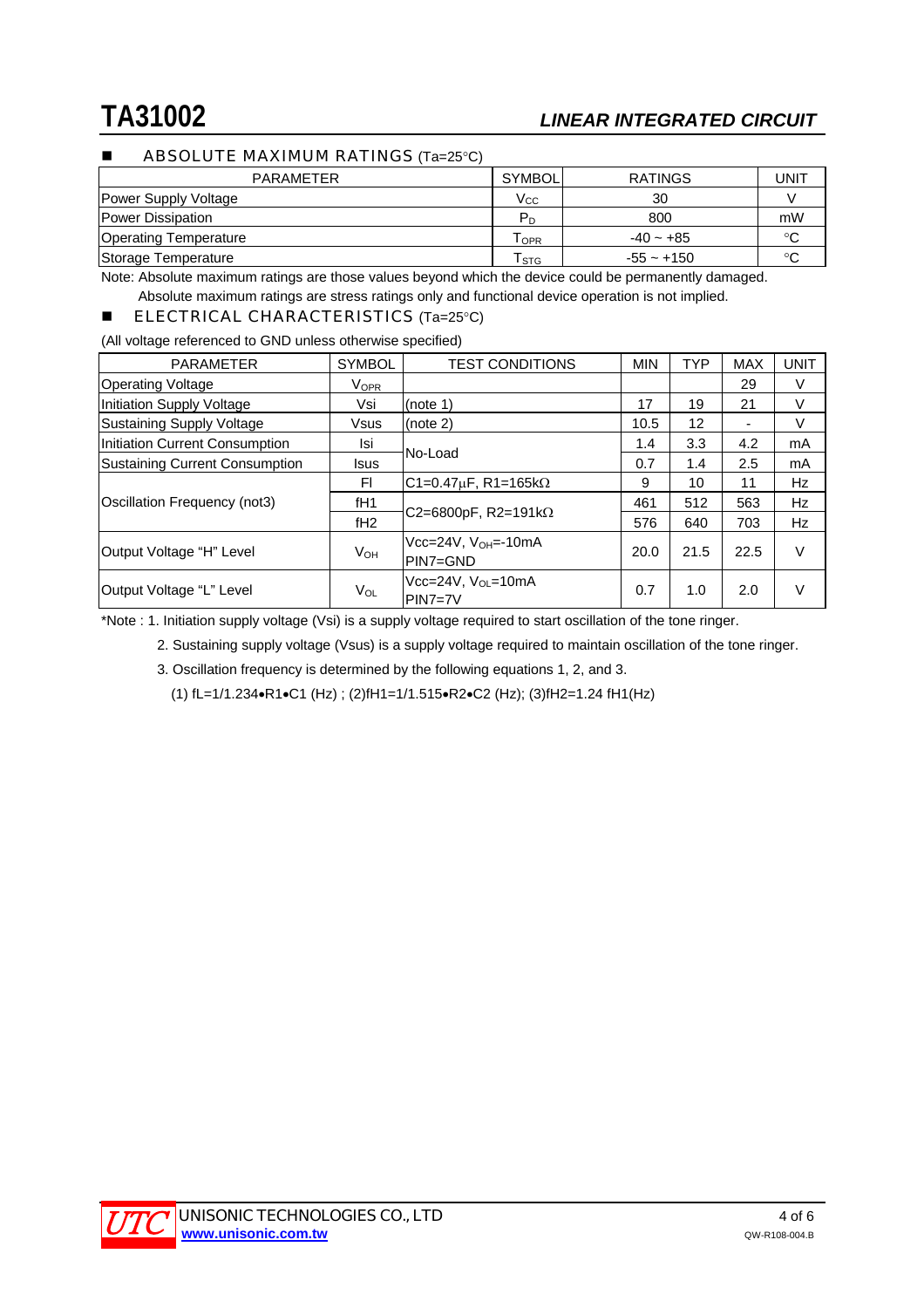## APPLICATION NOTE

In the UTC TA31002 the initiation current consumption (Isi) can be changed by using the RSL terminal. The resistor RSL is connected to GND from PIN2 as shown in fig.1. Further, the initation current consumption (Isi) can be changed by changing the value of RSL.

 Fig.2 show the graph of Vs-Is characteristic at the time when RSL has been changed to three values. The Vs-Is characteristic in UTC **TA31002** at the time when RSL=6.8kΩ coincides with that at the time when PIN2 of the TA31001 has been used at an open state.







FIG.2